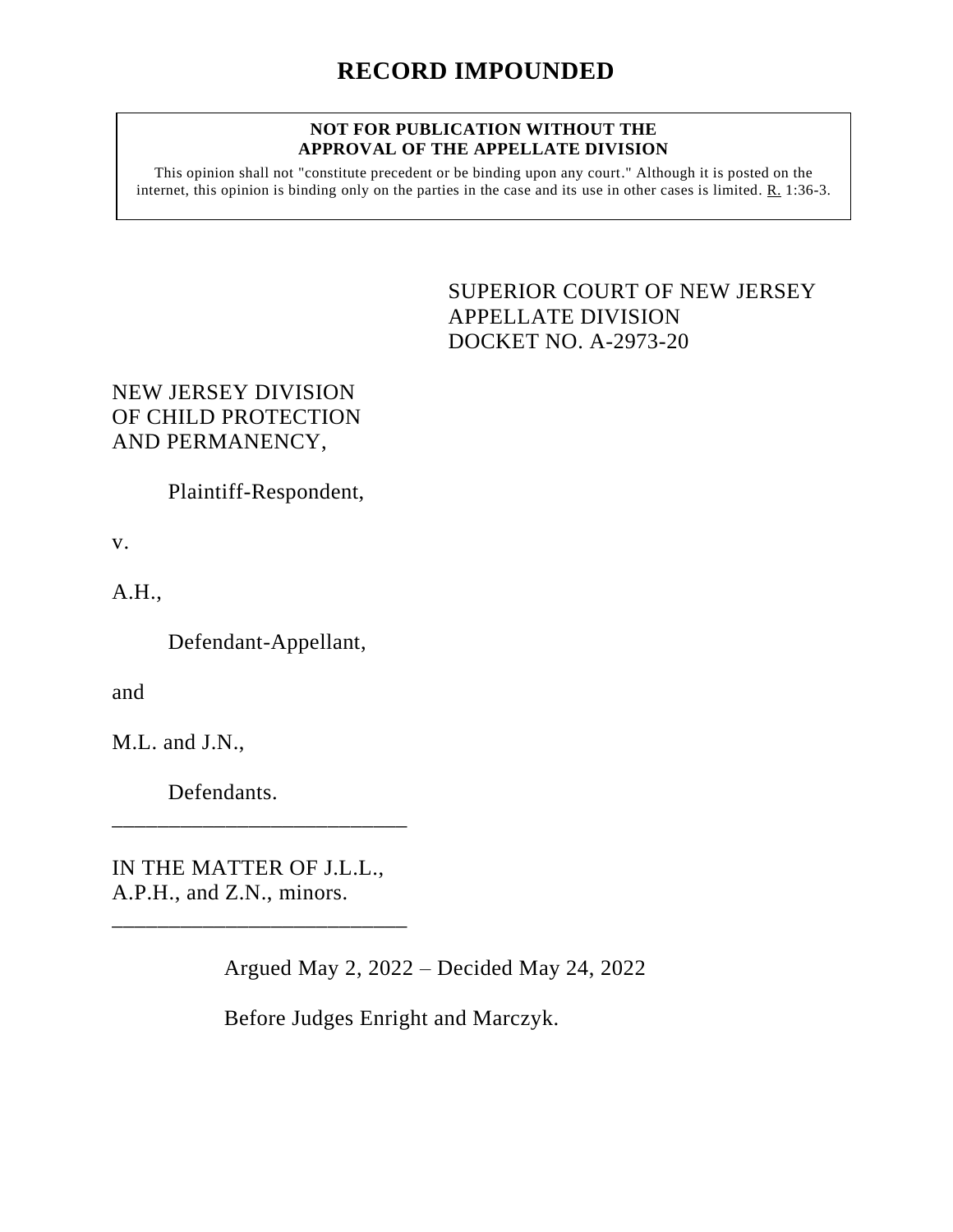On appeal from the Superior Court of New Jersey, Chancery Division, Family Part, Hudson County, Docket No. FN-09-0216-20.

David A. Gies, Designated Counsel, argued the cause for appellant (Joseph E. Krakora, Public Defender, attorney; David A. Gies, on the briefs).

Meaghan Goulding, Deputy Attorney General, argued the cause for respondent (Matthew J. Platkin, Acting Attorney General, attorney; Melissa H. Raksa, Assistant Attorney General, of counsel; Meaghan Goulding, on the brief).

Linda Vele Alexander, Designated Counsel, argued the cause for minors (Joseph E. Krakora, Public Defender, Law Guardian, attorney; Meredith Alexis Pollock, Deputy Public Defender, of counsel; Linda Vele Alexander, on the brief).

PER CURIAM

In this Title Nine case, defendant A.H. (Ashley)<sup>1</sup> appeals from a September 14, 2020 order finding she abused or neglected her children within the meaning of N.J.S.A. 9:6-8.21 $(c)(4)(b)$ . We affirm.

I.

Ashley is the mother of three children: J.L.L. (Jacob), A.P.H. (Adam),

and Z.N. (Zoey), ages nine, seven, and five, respectively. Defendant M.L.

<sup>&</sup>lt;sup>1</sup> We use initials and pseudonyms to protect the confidentiality of these proceedings. R. 1:38-3(d)(12).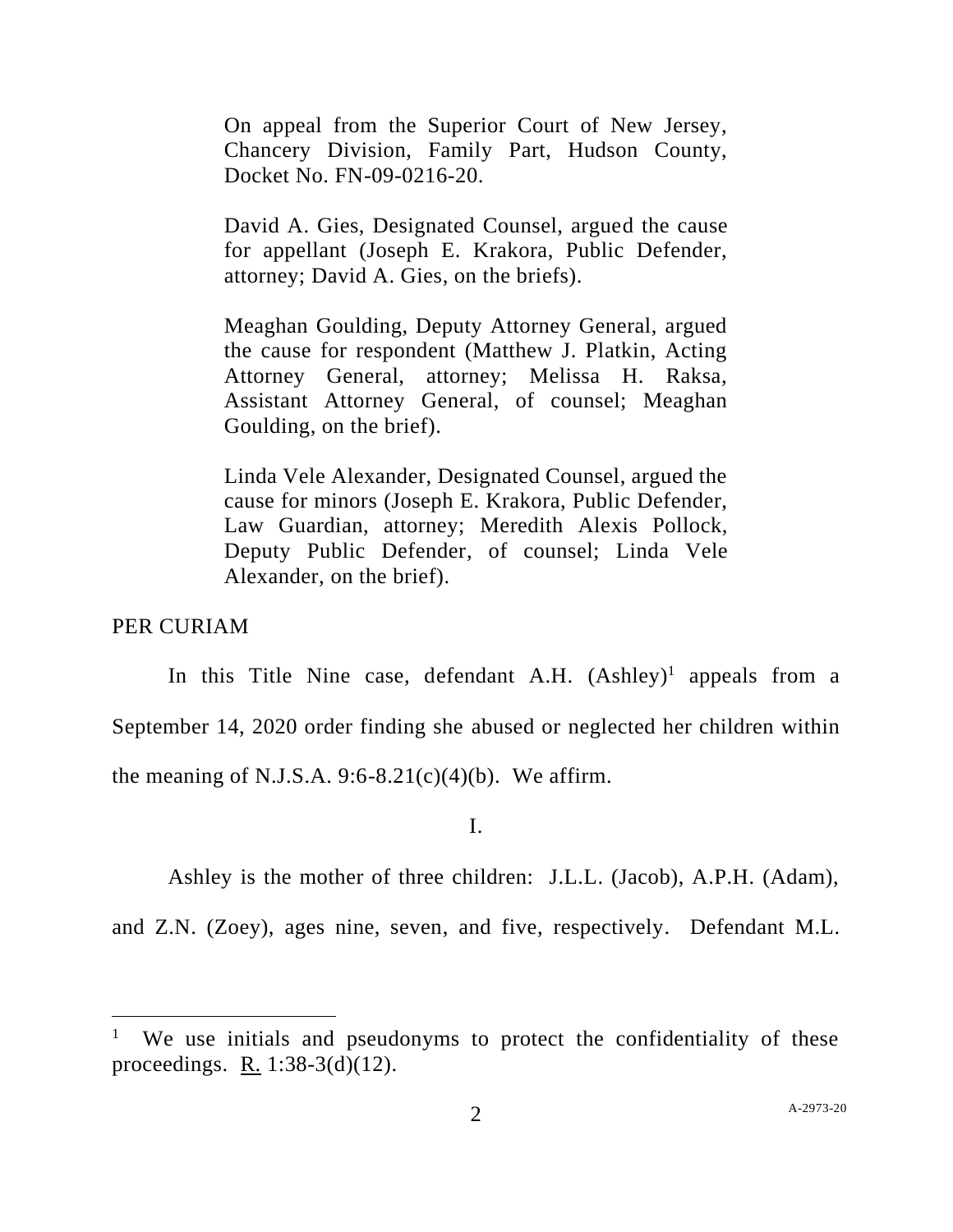(Mario) is the biological father of Jacob and Adam, and defendant J.N. (John) is Zoey's biological father. Neither father is involved in this appeal.

Ashley's history with the Division is longstanding. In fact, she was placed in the Division's custody as a minor. Before Ashley reached majority in 2013, she gave birth to Jacob. Just a few days after Jacob was born, the Division executed an emergency Dodd<sup>2</sup> removal of the infant based on Ashley assaulting a staff member at a "Mommy and Me" program. Following Adam's birth in June 2014, the Division effectuated a second Dodd removal. Ashley was reunified with her sons in January 2017, and Zoey was born five months later.

In 2018, the Division removed Jacob and Adam again, and was awarded care and supervision of Zoey after Ashley threatened to commit suicide and punched a police officer. Ashley was substantiated for neglect, but later was reunified with the boys and granted joint custody of Zoey with John. The Division closed its case against Ashley in early February 2020.

<sup>&</sup>lt;sup>2</sup> "A 'Dodd removal' refers to the emergency removal of a child from the home without a court order, pursuant to the Dodd Act, which, as amended, is found at N.J.S.A. 9:6-8.21 to -8.82. The Act was authored by former Senate President Frank J. 'Pat' Dodd in 1974." N.J. Div. of Youth & Fam. Servs. v. N.S., 412 N.J. Super. 593, 609 n.2 (App. Div. 2010).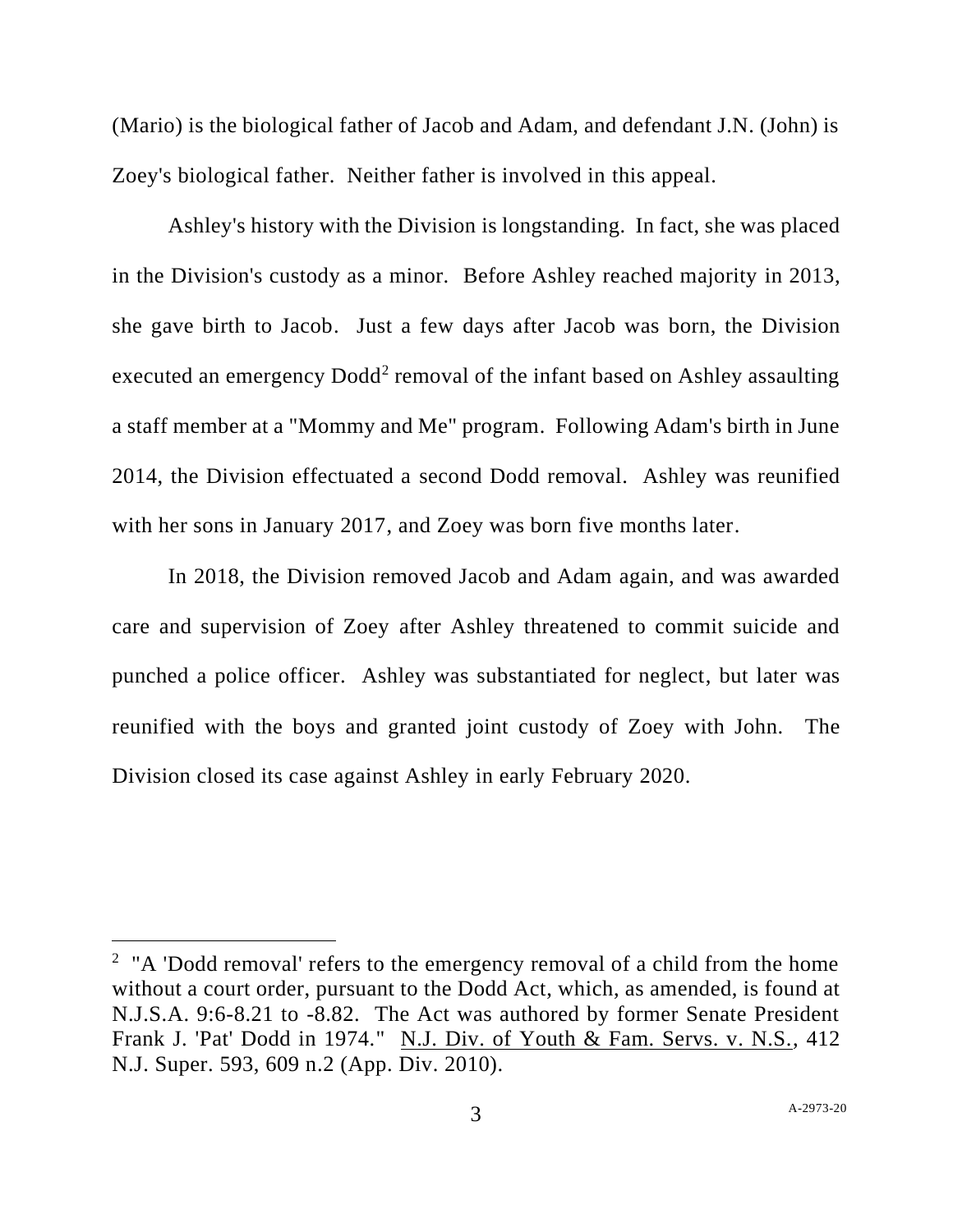At approximately 4:00 a.m. on February 22, 2020, Ashley called John, screaming that "the Lord's blood was all over her and . . . the devil was trying to . . . take her and [Zoey] and kill her." Fearing for Zoey's safety, John rushed to Ashley's apartment. Ashley refused to let John into her apartment when he arrived and repeated her comments about "the Lord's blood" and the devil. John heard Zoey crying and screaming "Mommy, Mommy" from outside the door. He called the police for assistance at approximately 5:00 a.m.

When officers arrived, Ashley barricaded herself inside the apartment and refused them entry. Once she opened the door slightly, officers were able to force their way into her apartment. Jacob and Adam were sleeping but woke up when they heard the police inside the apartment.

Ashley retreated into the bathroom with two-year-old Zoey in her arms. John could hear his daughter still "crying and screaming." Ashley continued yelling and when officers approached her, she bit one of them. The police managed to pull Zoey from Ashley's arms, and John retrieved his daughter inside the apartment. Zoey "was still . . . crying and scared[,]"was "barely dressed," and her pants were soiled. Ashley was transported to a local hospital for treatment.

4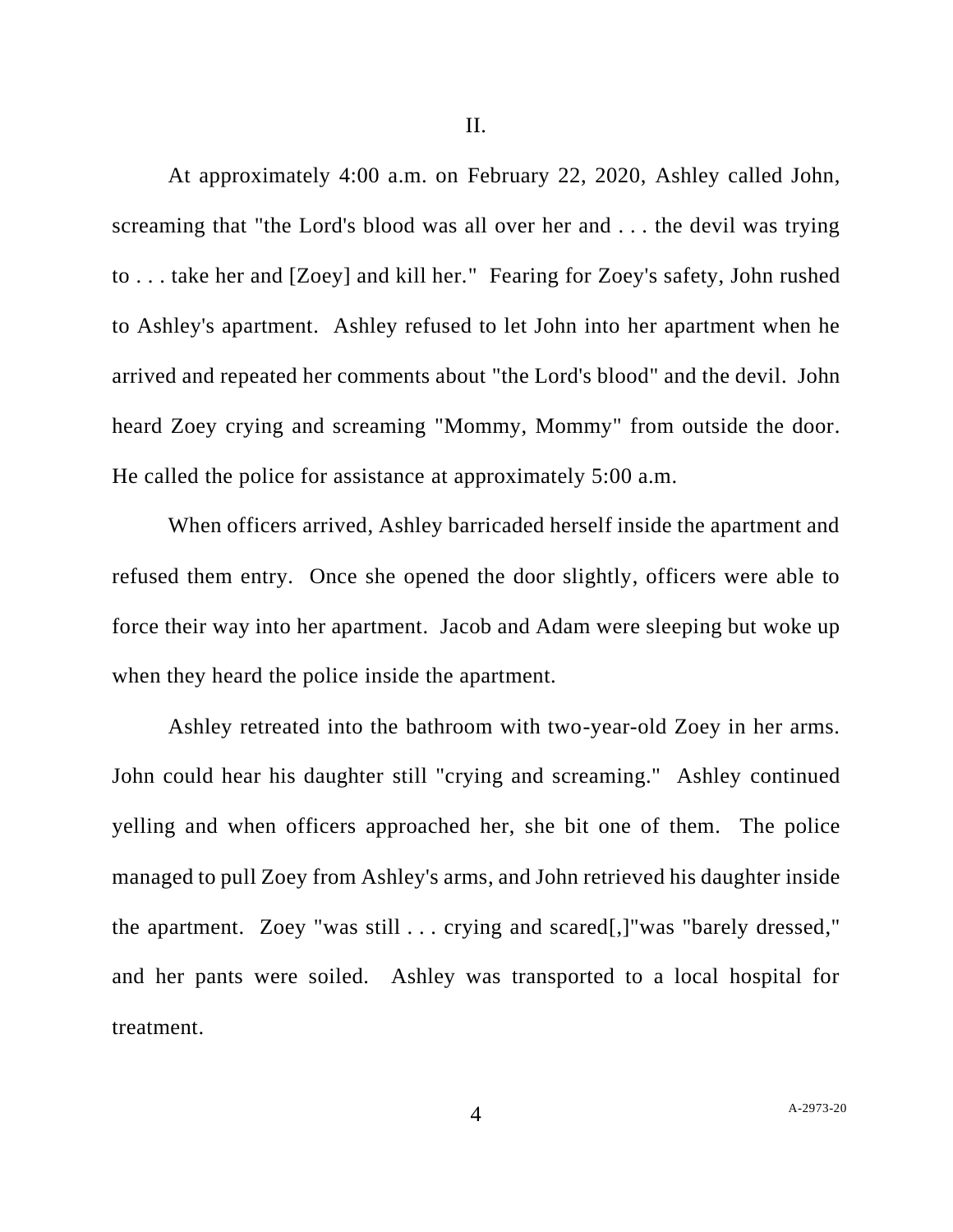A few days after the incident, the Division was granted custody of Jacob and Adam; it also was granted care and supervision of Zoey, but Zoey remained in John's physical custody.

The Division was unable to interview Ashley while she was hospitalized. Because Ashley was subsequently incarcerated, a Division intake worker, Shaneah Thompson, attempted to speak to her at the jail, but Ashley refused. In April 2020, Ashley finally agreed to speak with Thompson. Ashley told Thompson she had been hallucinating on February 22 and could not recall who called the police or why they came to her apartment that morning. She related that a week prior to incident, she had trouble sleeping, so her mother offered her drugs identified as Seroquel. Ashley later believed she was actually given Ecstasy pills.

Further, Ashley reported that after she ingested the unprescribed pills, she and her boyfriend were "fighting a lot" in the week leading up to the incident; she "felt like she was poisoned[,]" and "losing her mind." Ashley also admitted barricading herself from the police when they arrived at her apartment. Despite the police informing the Division Ashley's children were home during the incident, Ashley told Thompson "the children were not at her home" but "were with her mother . . . when the police responded." She later stated the children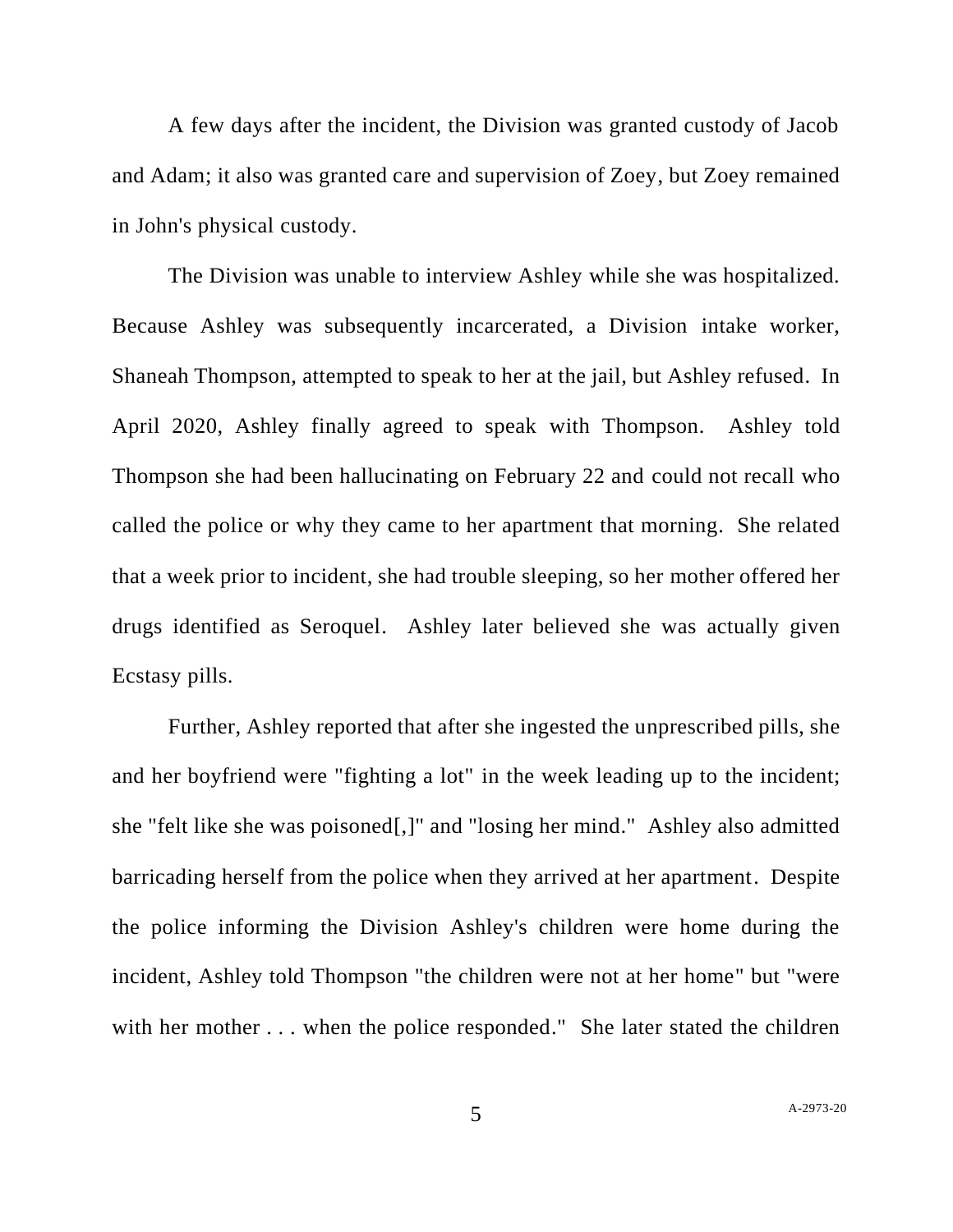were in the apartment when the police arrived. Based on its investigation, the Division substantiated Ashley "for the allegation of Substance Abuse of Caregiver Threatens Child."

Judge Bernadette N. DeCastro scheduled the fact-finding trial for September 14, 2020 and directed it proceed virtually due to the ongoing pandemic. Shortly before the hearing, Ashley's attorney moved to have the trial conducted in person. Judge DeCastro denied this request on September 10, during a Zoom hearing. She ordered the trial to proceed virtually, citing the New Jersey Supreme Court's July 24, 2020 Seventh Omnibus Order.<sup>3</sup> The judge found the matter was not complex, and did not qualify as the type of case to proceed in person. Further, the judge concluded there was "no reason" Ashley could not participate in the hearing at her attorney's office if she chose not to use video resources offered through the Division.

<sup>&</sup>lt;sup>3</sup> On July 22, 2020, our Supreme Court authorized incremental resumption of only certain criminal and civil trials. See Notice to the Bar COVID-19— Criminal and Civil Jury Trials to Resume Incrementally Using a Hybrid Process with Virtual (Video) Jury Selection and Socially Distanced In-Person Trials (July 22, 2020). In its Seventh Omnibus Order, the Court authorized "trials to be conducted in person with social distancing, consistent with the Court's July 22, 2020 Order[.]" See Notice to the Bar COVID-19—Seventh Omnibus Order on Court Operations and Legal Practice—Concluding Certain General Extensions; Continuing Individualized Adjustments (July 24, 2020).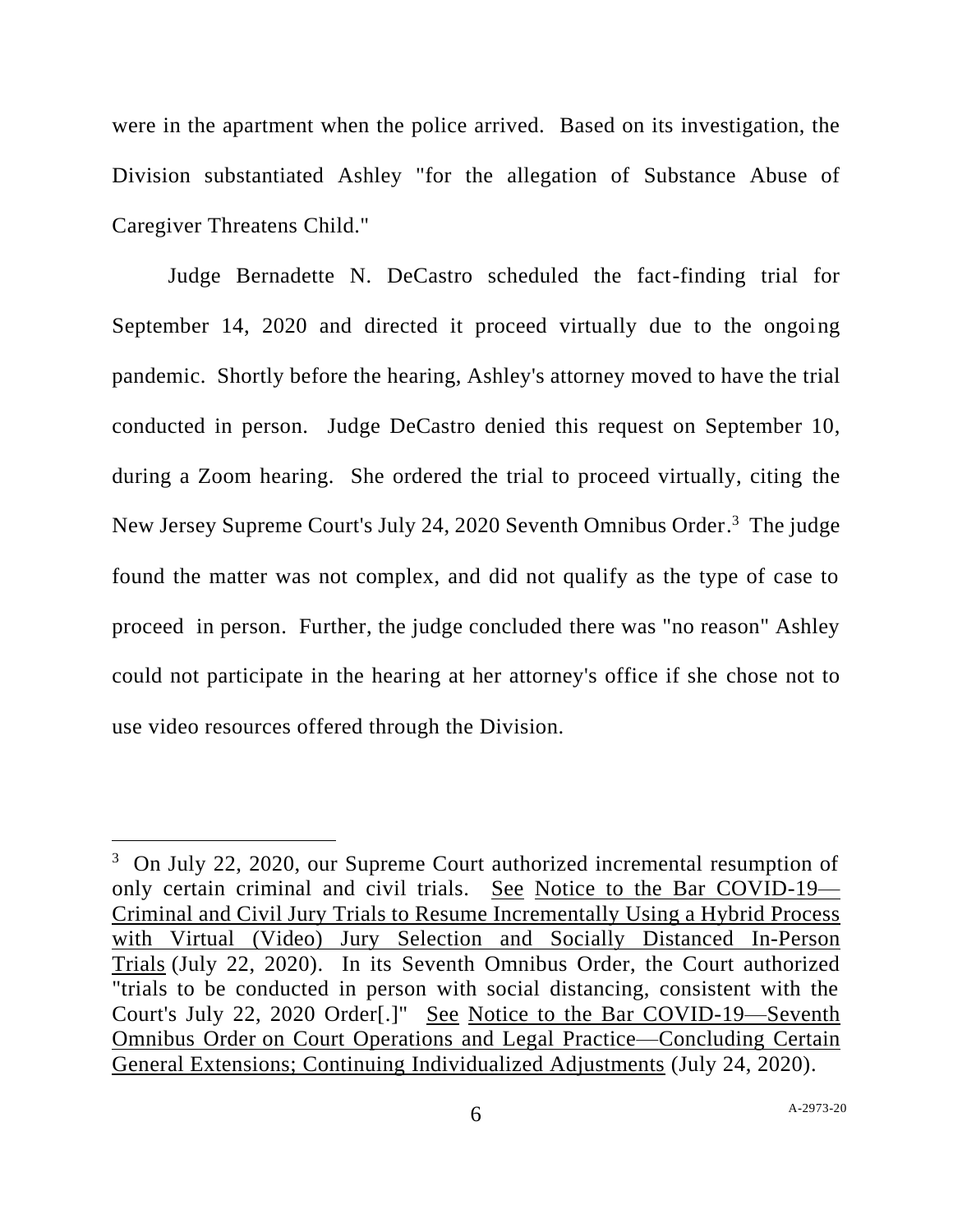Ashley's counsel immediately requested a stay of the ruling; the judge denied the stay. Ashley was present for the September 10 Zoom hearing, and once she learned the judge denied the stay, she interjected that her "children were not even at the house when the officers arrived. They were with [her] mom." She qualified her response, stating "[m]y boys were with my mom, my daughter was with me and her father." Further, Ashley stated she did not "know what the pill . . . did to [her]," and she was "getting sick of the lies and the biases in this whole entire case." Addressing the court, she added, "you might as well put those kids up for adoption. I'm not going to keep fighting for them in this case." She also told her attorney, "I'm dead serious . . . . Put the kids up for adoption and fuck the whole entire Division in this case." At that point, the judge concluded the hearing.

Four days later, Judge DeCastro commenced the fact-finding trial. Ashley was not present when the hearing began, but her attorney represented Ashley was "on her way" to counsel's office and asked the judge to recess pending her client's arrival. After a break of approximately forty minutes, Ashley's attorney informed the court Ashley had arrived, could not "connect with the video," but had joined the proceedings by phone and was "in close proximity" to counsel.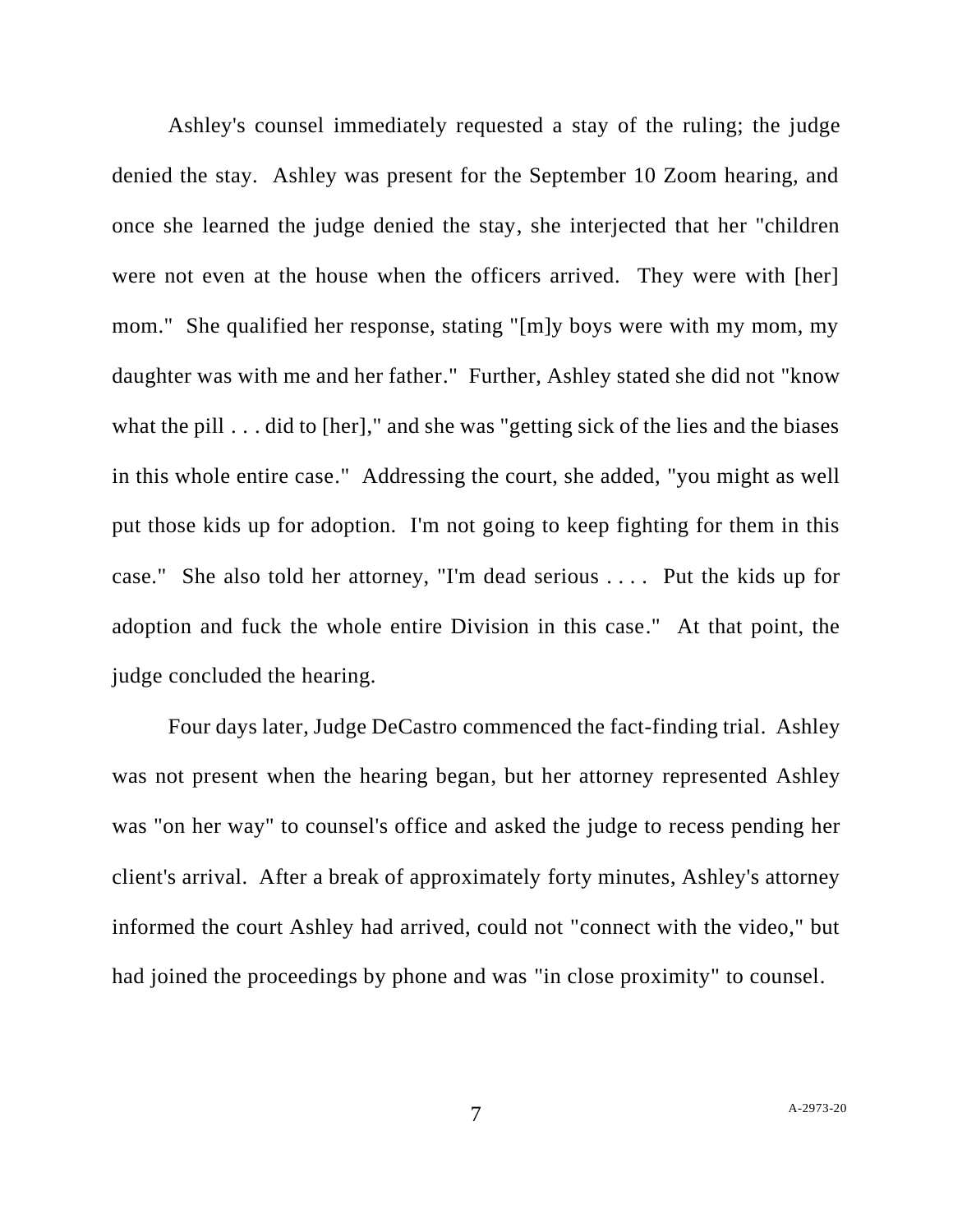The Division called John as its first witness. He described the February 22 incident and confirmed Ashley called him early that morning, screaming "the Lord's blood was over her and that the devil was trying to basically take her and our daughter and kill her . . . and that she needed help." He also testified Ashley did not allow the police into her home but they "finally gained entry[,]" restrained Ashley and he was "able to . . . grab" Zoey. John stated Zoey was "frightened[,]" "scared[,]" "soiled[,]" and "barely dressed" when he retrieved her. He also testified Jacob and Adam were present during the incident, and that when he went inside the apartment, it was in disarray, with "clothes everywhere, broken fragments of objects and dog feces on the floor."

Shortly after John's testimony began, Ashley's attorney requested a recess to confer with her client. When the trial resumed a few minutes later, Ashley's attorney notified the judge Ashley was "no longer on the phone," adding, "[s]o Your Honor, if you'd like to continue, knowing that my client is not present." John's direct examination resumed, and Ashley's attorney, as well as the law guardian, cross-examined him.

Thompson also testified for the Division. She confirmed interviewing Ashley in April 2020 and that when the two spoke, Ashley admitted her mother gave her unprescribed pills. Thompson stated Ashley ingested the pills for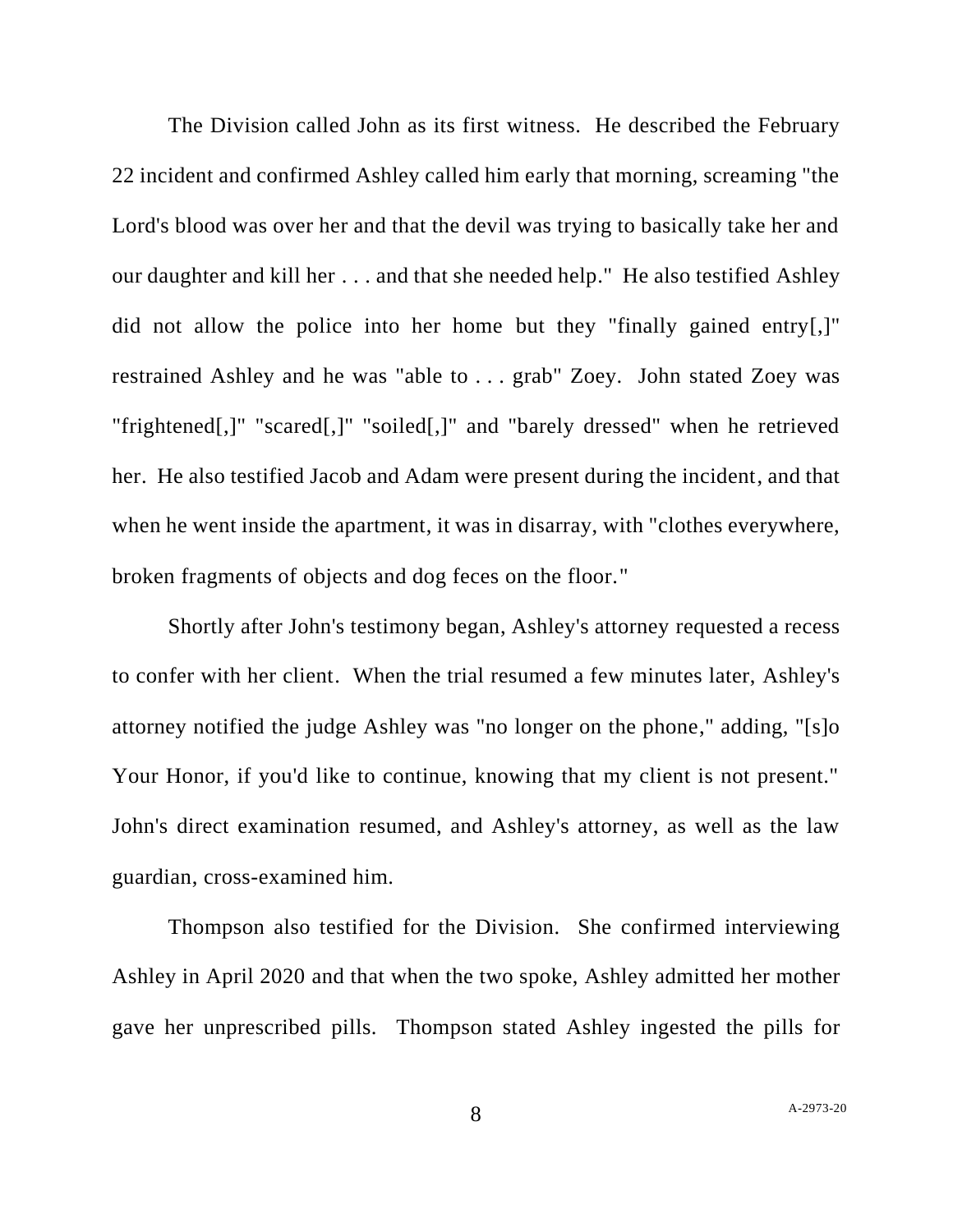"about a week" before the incident and "that she had been feeling [symptoms] throughout the week." According to Thompson, Ashley "suspect[ed the pills] . . . were not" Seroquel, and she felt "poisoned" and as if "she was losing her mind." Further, Thompson testified Ashley knew "at some point during the police responding that she did assault one of the officers" and "pretty much was resisting them coming into the home due to her hallucinations."

Judge DeCastro rendered a decision from the bench at the conclusion of the trial. She credited the testimony of the Division's witnesses and found Ashley "failed to exercise [a] minimum degree of care" with her children when she was their sole caretaker on February 22. The judge determined Ashley took a "drug she believed was [E]cstasy[,] causing her to hallucinate." Additionally, the judge concluded Ashley ingested medication for roughly a week which "caused her to not feel right[ and] . . . caused her conflicts with her boyfriend."

Further, the judge credited John's testimony regarding the phone call he received from Ashley on the morning of February 22, when she said "she was covered with the Lord's blood, that the devil was going to take her and her child." Moreover, the judge found Ashley refused John or the police access to her apartment, and "the apartment was not in a condition where young children would be safe." Accordingly, the judge concluded the Division "met its burden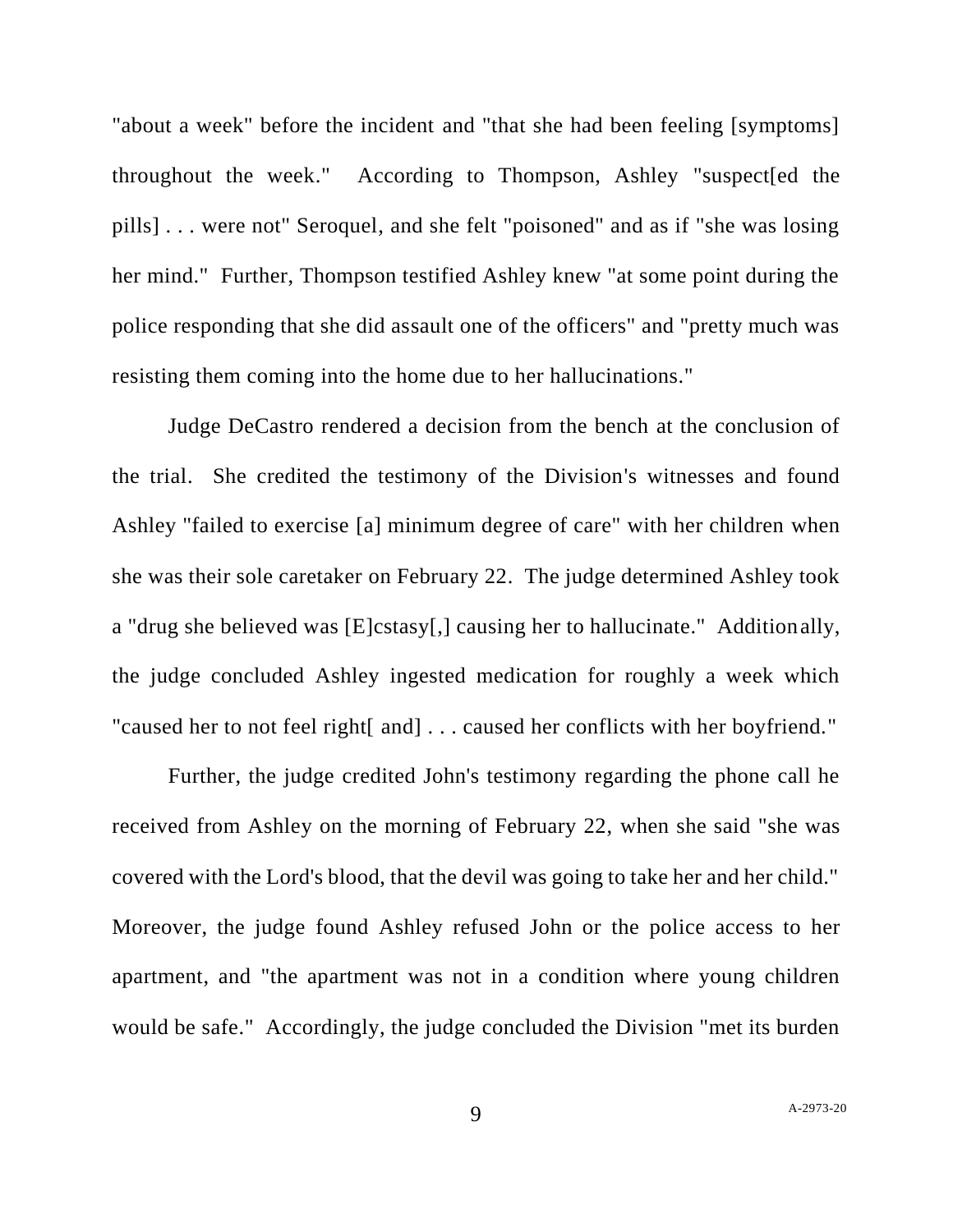of proof by a preponderance of the evidence" that Ashley abused or neglected the children as defined under N.J.S.A. 9:6-8.21(c).

Before the hearing ended, the law guardian noted Ashley "initially was participating and her attorney indicated that she's no longer present" but "[n]o explanation has been given." The judge stated Ashley "left. She was in the office and then she was no longer there. So it wasn't a technical problem. . . . Nobody mentioned that it was technical." The following exchange occurred between the court and defense counsel:

> [DEFENSE COUNSEL]: I appreciate Your Honor allowing my client time to get to my office. When she was here, I wasn't able to set it up so that she would be able to see the video . . . . So she then appeared by phone. So that was the technical issue. I don't know if that can be noted as well.

> THE COURT: Right. And then she . . . hung up. Then she was not participating.

> [DEFENSE COUNSEL]: That part is true. But up to that point  $-$

THE COURT: Yes, we had a problem. Okay.

## III.

On appeal, Ashley argues the following three points: (1) the Division

failed to establish she was "grossly negligent"; (2) the Division failed to

demonstrate "the children . . . at the time of her hallucinations were in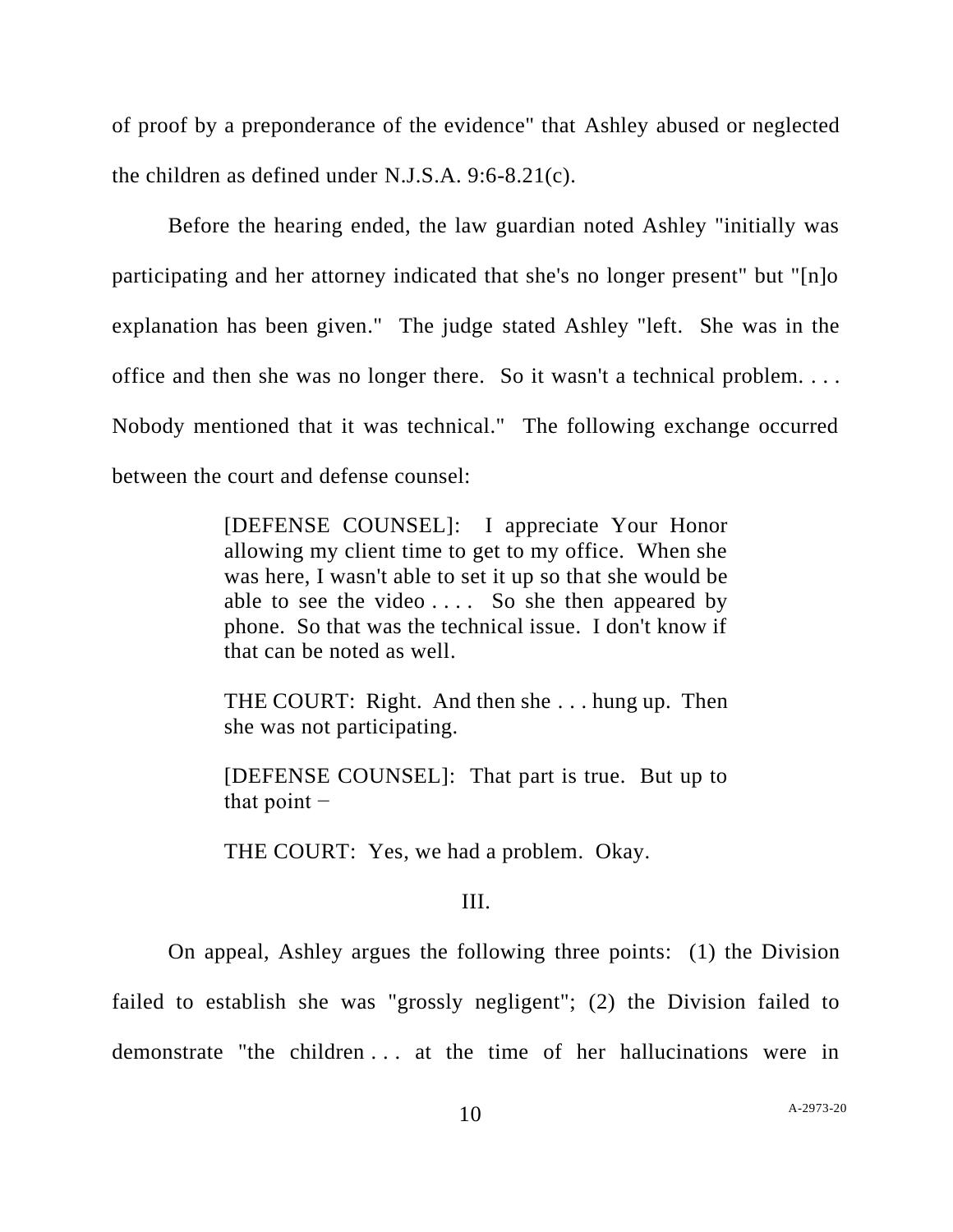substantial risk of harm [as] illustrated by the Family Part Judge's absence of any particularized findings of fact"; and (3) her "due process protections were not safeguarded adequately" during the virtual trial. We disagree.

Our scope of review of the challenged order is limited. We must defer to the factual findings of the Family Part if they are sustained by "adequate, substantial, and credible evidence" in the record. N.J. Div. of Child Prot. & Permanency v. N.B., 452 N.J. Super. 513, 521 (App. Div. 2017) (citation omitted). That deference is justified because of the Family Part's "special jurisdiction and expertise in family matters." N.J. Div. of Youth & Fam. Servs. v. M.C. III, 201 N.J. 328, 343 (2010) (citation omitted). The reviewing court grants particular deference to the trial court's credibility determinations, and only overturns its determinations regarding the underlying facts and their implications when the "findings went so wide of the mark that a mistake must have been made." N.J. Div. of Youth & Fam. Servs. v. M.M., 189 N.J. 261, 279 (2007) (internal citations and quotation marks omitted). But we review de novo a trial court's interpretation of the law. D.W. v. R.W., 212 N.J. 232, 245-46 (2012).

Preliminarily, we observe that an "abused or neglected child" is

a child whose physical, mental, or emotional condition has been impaired or is in imminent danger of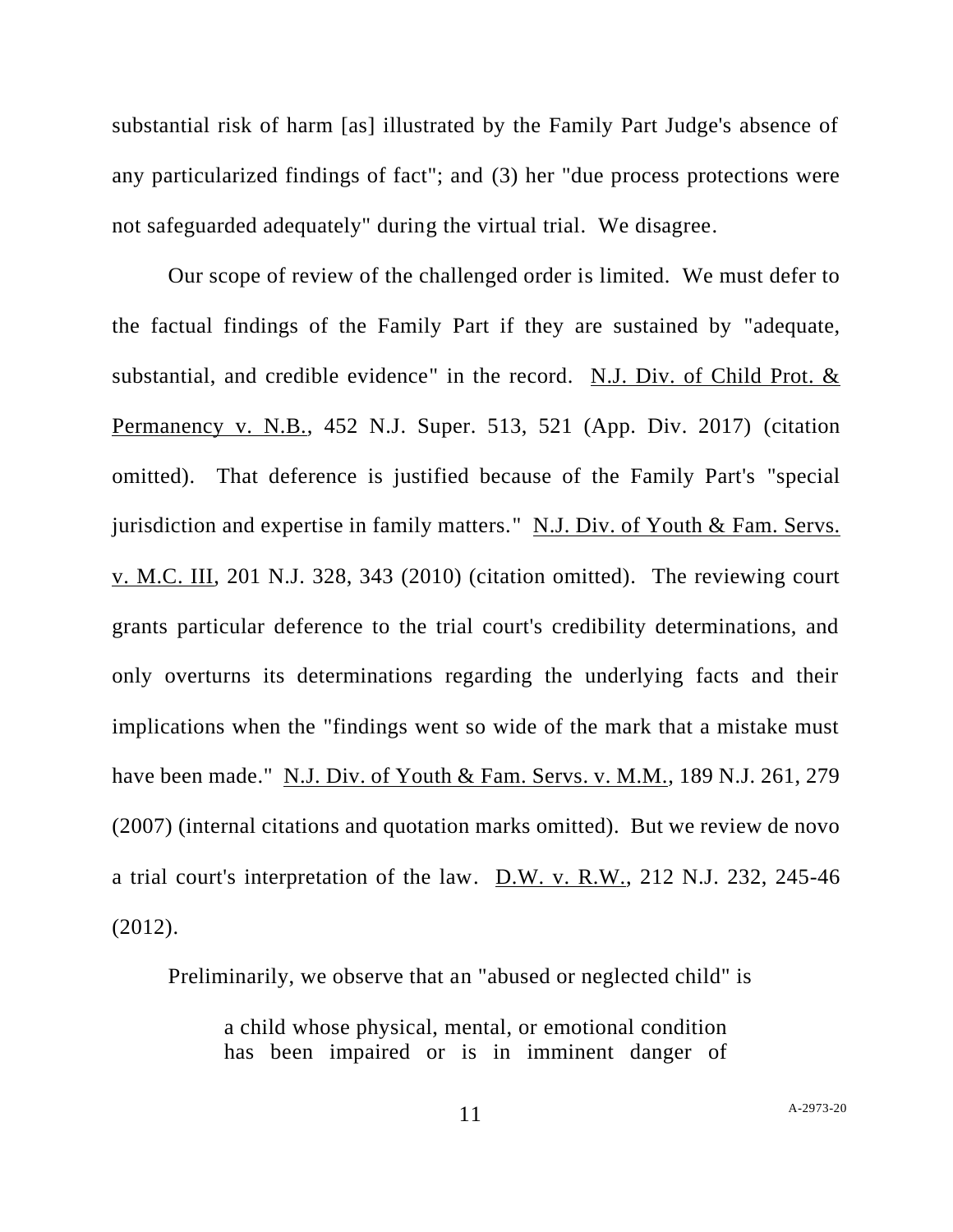becoming impaired as the result of the failure of his [or her] parent . . . to exercise a minimum degree of care . . . in providing the child with proper supervision or guardianship, by unreasonably inflicting or allowing to be inflicted harm, or substantial risk thereof . . . .

 $[N.J.S.A. 9:6-8.21(c)(4)(b).]$ 

The Division bears the burden of establishing abuse or neglect by a preponderance of the evidence. N.J.S.A. 9:6-8.46(b); N.J. Div. of Youth & Fam. Servs. v. J.Y., 352 N.J. Super. 245, 262 (App. Div. 2002).

"[T]he phrase 'minimum degree of care' refers to conduct that is grossly or wantonly negligent, but not necessarily intentional." G.S. v. Dep't of Hum. Servs., 157 N.J. 161, 181-82 (1999). Thus, a parent "fails to exercise a minimum degree of care when [the parent] is aware of the dangers inherent in a situation[,]" but "fails adequately to supervise the child or recklessly creates a risk of serious injury to that child." Id. at 181. Actual harm need not be shown to establish a Title Nine violation. G.S., 157 N.J. at 177; see also N.J. Div. of Child Prot. & Permanency v. R.W., 438 N.J. Super. 462, 471 (App. Div. 2014) (citation omitted) ("Courts need not wait until harm occurs before interceding to protect children."). Rather, a caregiver may be found to have abused or neglected a child where there is "imminent danger" or a "substantial risk" of harm. N.J. Div. of Youth & Fam. Servs. v. A.L., 213 N.J. 1, 8 (2013). Title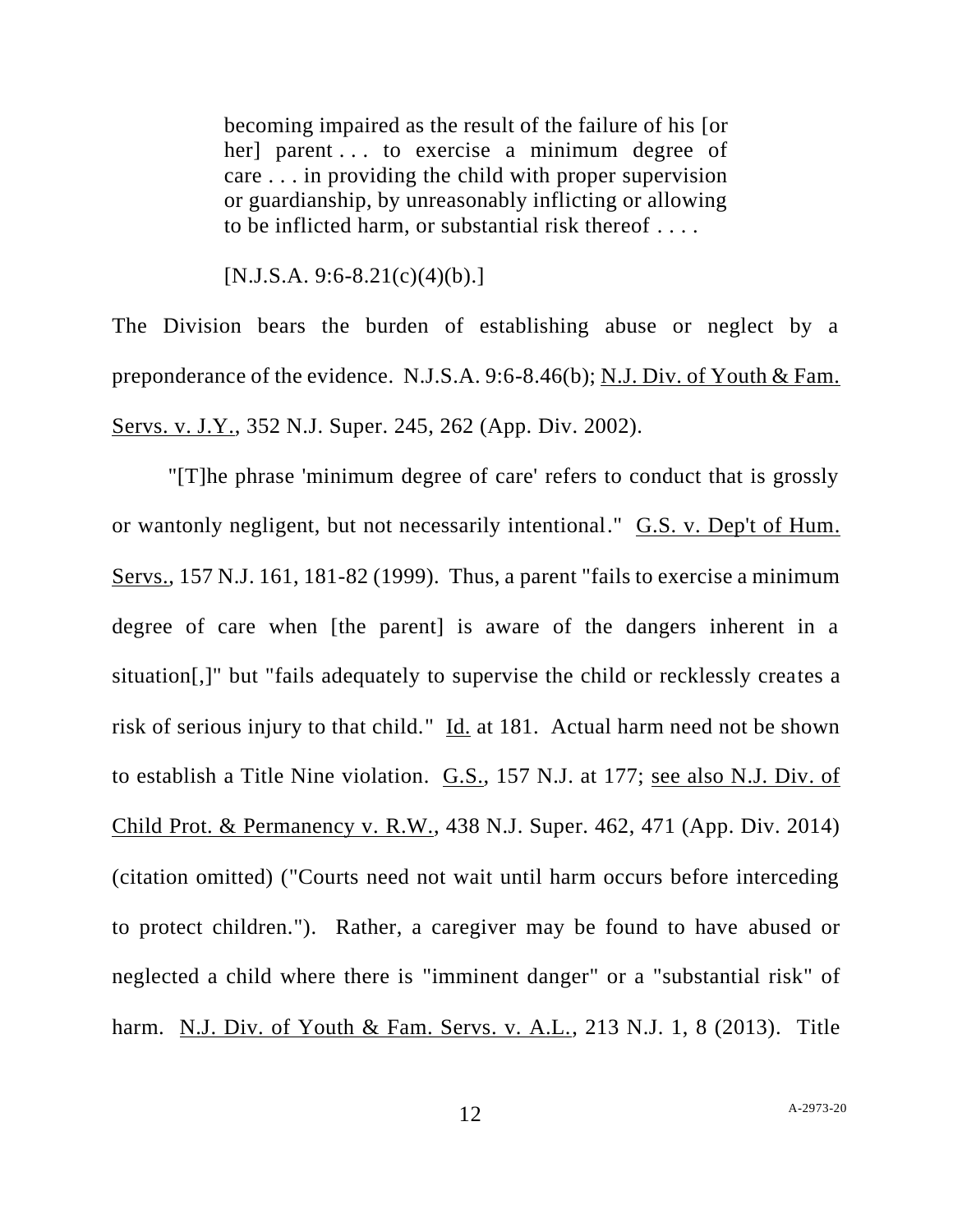Nine cases are fact-sensitive, and a trial court should "base its findings on the totality of circumstances[.]" N.J. Div. of Youth & Fam. Servs. v. V.T., 423 N.J. Super. 320, 329 (App. Div. 2011).

Regarding Ashley's first two arguments, we perceive no basis to disturb Judge DeCastro's finding the Division met its burden in demonstrating Ashley abused or neglected her children. Indeed, there is ample credible evidence in the record to support the judge's determination that Ashley failed to exercise a minimum degree of care on February 22 and placed her children at risk of harm.

By virtue of her arguments, Ashley concedes she was hallucinating on February 22. Although she contends "the record is silent as to the drug [she] actually ingested," the name of the unprescribed drug she took for approximately a week leading up to the incident is of no moment. As the judge noted, at a time when Ashley was the children's sole caretaker, she ingested a drug she later believed to be Ecstasy, causing her to hallucinate. The judge also found Ashley admitted to Thompson that "she did not feel like herself for the whole week[,] yet she continued to take" the pills her mother gave her, and called John on February 22, screaming "she was covered with the Lord's blood, that the devil was going to take her child." Additionally, the judge concluded Ashley refused to let the police or John enter her home, her apartment was not in a safe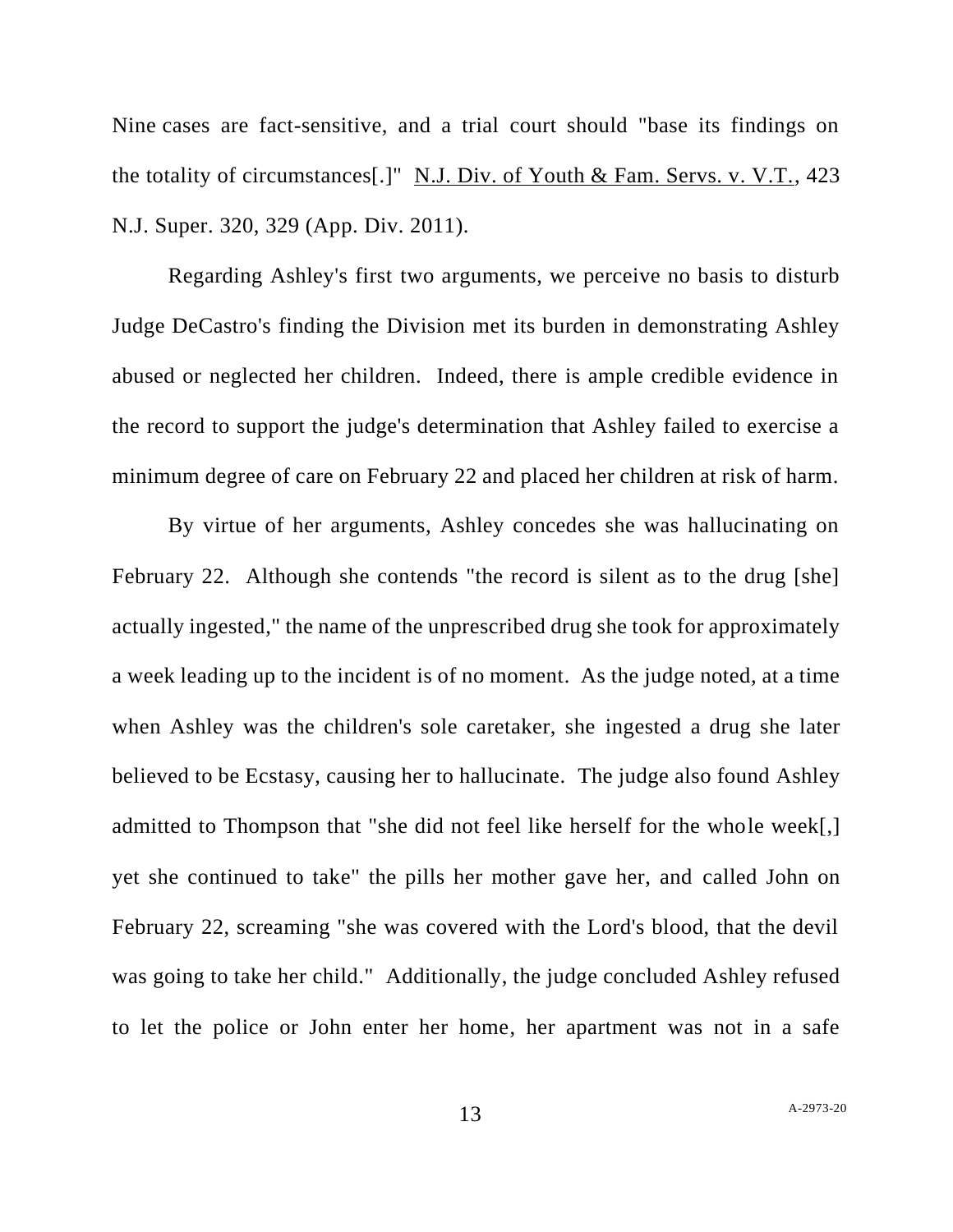condition, and Ashley could not remember what happened during the incident. These findings are well supported on this record and entitled to our deference.

Lastly, Ashley contends she was deprived of a meaningful opportunity to be heard because of the virtual format of the fact-finding hearing. Again, we disagree.

"Due process requires that a parent charged with abuse or neglect 'have . . . adequate notice and opportunity to prepare and respond.'" N.J. Div. of Youth and Fam. Servs. v. T.S., 429 N.J. Super. 202, 213 (App. Div. 2013) (alteration in original) (quoting N.J. Div. of Youth and Fam. Servs. v. N.D., 417 N.J. Super. 96, 109 (App. Div. 2010)). Further, while "there are obvious, understandable challenges facing judges who seek to administer effective trials using videoconferencing technology, court directives and due process must nevertheless be maintained." D.M.R. v. M.K.G., 467 N.J. Super. 308, 320 (App. Div. 2021). "Due process is not a fixed concept, however, but a flexible one that depends on the particular circumstances." Doe v. Poritz, 142 N.J. 1, 106 (1995).

Here, Judge DeCastro confirmed before trial the Division offered Ashley a tablet so she could participate in the trial via video. The Division also notified the court on September 10 that it was only presenting testimony and any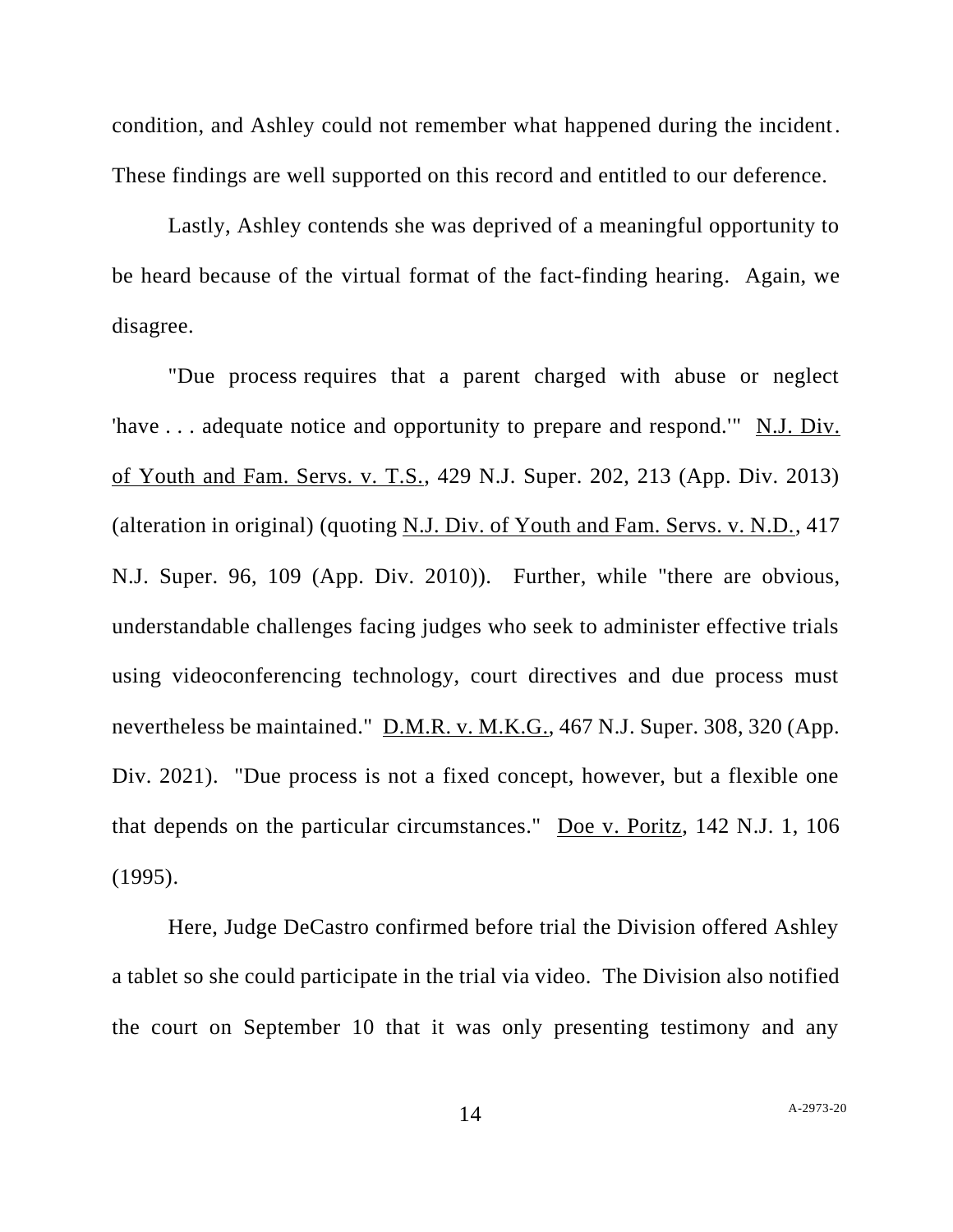documents it would rely on were "already . . . provided to everybody." After considering Ashley's preference for an in-person hearing, the judge found there was "no reason" Ashley could not participate in the hearing by going to her attorney's office if she chose not to "take advantage of the Division's" offer for video access at trial. Further, the judge noted "breakout rooms" would be available for conferencing, and the matter was "not that complex that [it] require[d] . . . an in[-]person hearing." Accordingly, the judge cited the Supreme Court's July 24, 2020 Omnibus Order and found the hearing should be held remotely.

Our review of the record satisfies us the virtual format of the proceedings did not deprive Ashley of her ability to participate in the trial or communicate with her attorney. Indeed, Judge DeCastro delayed the trial to afford Ashley the right to join the hearing at her attorney's office. The judge also afforded Ashley a brief recess with counsel during John's testimony before Ashley hung up the phone and left her attorney's office. Based on the totality of circumstances, we are convinced Ashley's due process rights were safeguarded.

To the extent we have not addressed any of Ashley's remaining arguments, we are satisfied they lack sufficient merit to warrant discussion in a written opinion. R. 2:11-3(e)(1)(E).